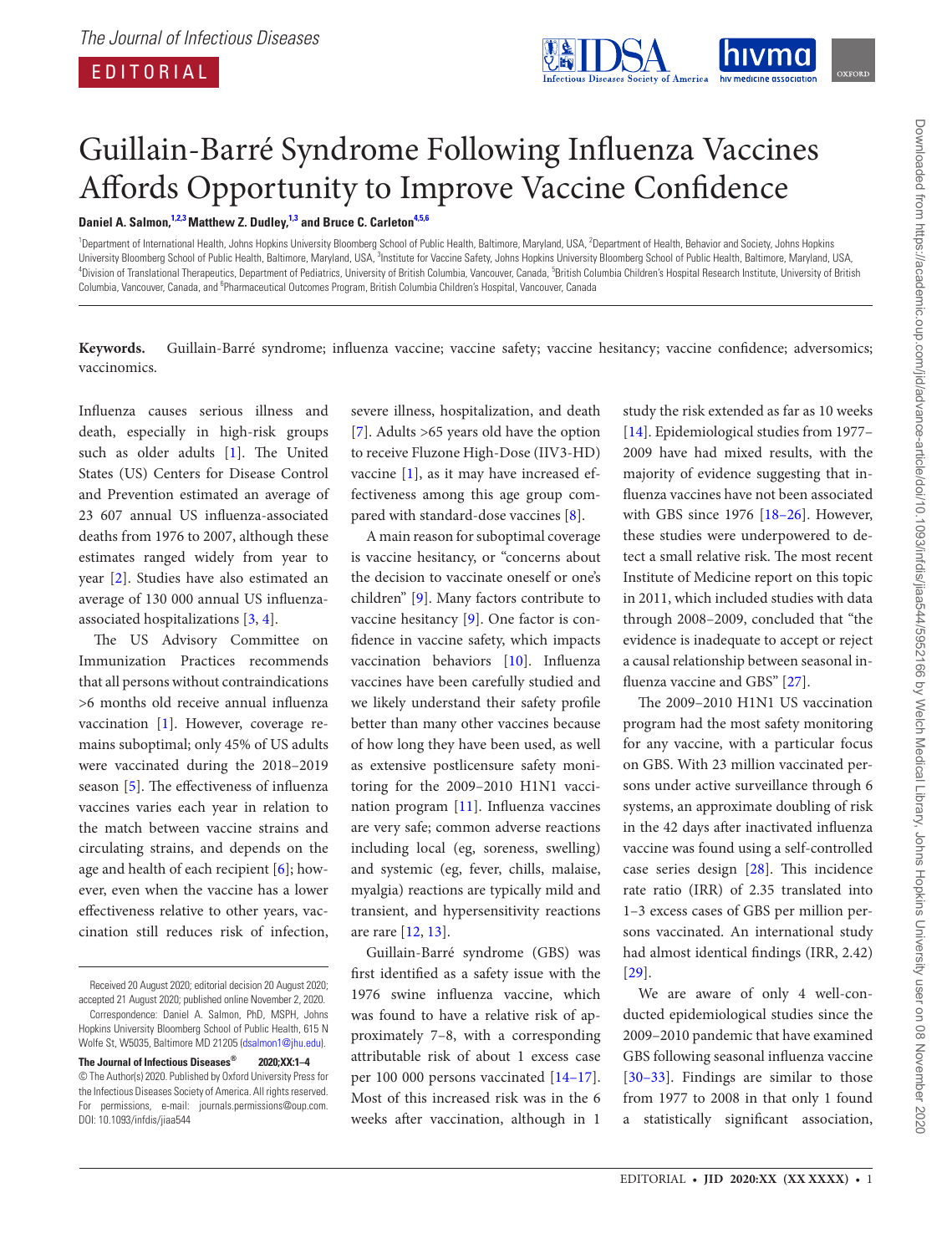but they were largely underpowered to detect an IRR of 2. Influenza itself is a known cause of GBS, so by preventing infection the influenza vaccine is also preventing GBS [\[12](#page-2-11), [34\]](#page-3-6). Additionally, because 2009–2010 H1N1 vaccines were rolled out amid widely circulating H1N1 disease, there remains some scientific uncertainty if findings of an association between the 2009–2010 H1N1 vaccine and GBS were due to undetected H1N1 infection or perhaps similarities between the 2009–2010 H1N1 and the 1976 swine influenza viruses. These studies led to the National Vaccine Injury Compensation Program adding GBS to the table of compensable events, improving equitable and efficient compensation as GBS was often being compensated as an "off table" claim.

In a study by Perez-Vilar et al in this issue of *The Journal of Infectious Diseases*, the Vaccine Safety Datalink (VSD) identified a statistical signal for an increased risk of GBS in days 1–42 following 2018–2019 high-dose influenza vaccine, and this signal was explored among Medicare beneficiaries aged ≥65 years and VSD chart-confirmed analyses. The study found a small, nonsignificant risk (point estimates ranging from 1.12 to 1.85 depending on the analysis) among Medicare beneficiaries and a relative risk of 1.0 among chart-confirmed cases in the VSD. The authors appropriately conclude from these data that they could not exclude an association between highdose influenza vaccine and GBS, but if such a risk existed, it was similar to previous seasons.

The benefits of influenza vaccine vastly outweigh the very small risks associated with vaccination, as exemplified in this study. Had a risk of GBS at the level seen in 1976 occurred, ongoing federal vaccine safety activities would have identified it quickly. However, studying extremely small risks on order of 1–3 per million is exceedingly difficult. Large linked administrative databases such as the VSD and Medicare greatly facilitate the efficiency and validity of such studies. Examining multiple years of data and combining databases globally affords the opportunity to increase power sufficiently to answer such questions [\[29](#page-3-3)].

Although such small levels of risk are difficult to study, doing so is extremely important for at least 2 reasons. First, a small risk such as 2 per million persons vaccinated can still impact substantial numbers of people. In the US, this level of risk translates into about 300 cases of GBS with current levels and about 600 cases with ideal levels of immunization coverage, every year. With a relative risk of 2, an equal number of cases would occur in this population as the background rate of GBS; thus, 600–1200 total with 50% and 100% vaccine coverage, respectively, will occur within 42 days of vaccination. Without understanding the biological mechanisms or risk factors for vaccine-induced GBS (such as adversomics), patients and clinicians will likely presume that all these cases were caused by the vaccine. The number of people impacted by a belief that the influenza vaccine caused GBS would further increase if patients or clinicians ascribe GBS cases >42 days after vaccination, which is likely to occur. Family members of these patients may have concerns that they are also at increased risk of GBS or other adverse reactions. Vaccine-hesitant and refusing persons often express such concerns because of family history [\[35](#page-3-7)].

This raises the second reason for the importance of such study: It is critical that the public be assured that scientists and public health authorities rigorously investigate and, whenever possible, prevent serious adverse reactions to vaccines. Fortunately, most serious vaccine reactions are very rare, and coincidental adverse events following immunization (AEFIs) can be ruled out. We can and should fully characterize the risk of GBS following influenza vaccination, including among subpopulations and by vaccine type/formulation/manufacturer. Additionally, when relationships are found between vaccine(s) and GBS, we should identify the biological mechanism by which the vaccine can induce GBS,

including the possible role of genomics. Doing so will improve vaccine communication and compensation. Importantly, it will clearly demonstrate to clinicians and the public that we take AEFIs seriously, fully investigate even rare AEFIs, prevent serious adverse reactions whenever possible, and compensate for vaccine injuries based upon strong scientific evidence, all of which are essential for public confidence in vaccines.

Daniel Kahneman's work (Nobel Prize in Economic Sciences, 2002) regarding human behavior under uncertainty suggests that people will gamble more freely to win than to lose [[36\]](#page-3-8). Vaccinehesitant people see the gamble of vaccination as a losing proposition; they see AEFIs as a loss more than the gain of avoiding the disease. Adversomics modeling may be helpful in that it can show which patients are actually at elevated risk for AEFIs. Showing someone that based on their genetic traits they are not at higher risk of AEFIs will help them to feel comfortable that they will not lose this gamble. Conversely, if someone tests positive for a genetic trait that increases their risk of an AEFI, a discussion about relative risk of the AEFI vs disease can be better communicated in a patientspecific context.

The importance of influenza vaccine and vaccine confidence are more important than ever with the confluence of coronavirus disease 2019 (COVID-19) and seasonal influenza this fall and winter [[37](#page-3-9)]. These dual epidemics are likely to lead to substantial morbidity and mortality and put tremendous stress on our healthcare system. While we do not currently have vaccines to prevent COVID-19, we have extremely safe and moderately effective influenza vaccines. Federal vaccine safety activities that have well established the safety profile of influenza vaccines, as exemplified in the article by Perez-Vilar et al, should reassure vaccine-hesitant clinicians and the public and thus improve vaccine confidence, vaccine coverage, and population health.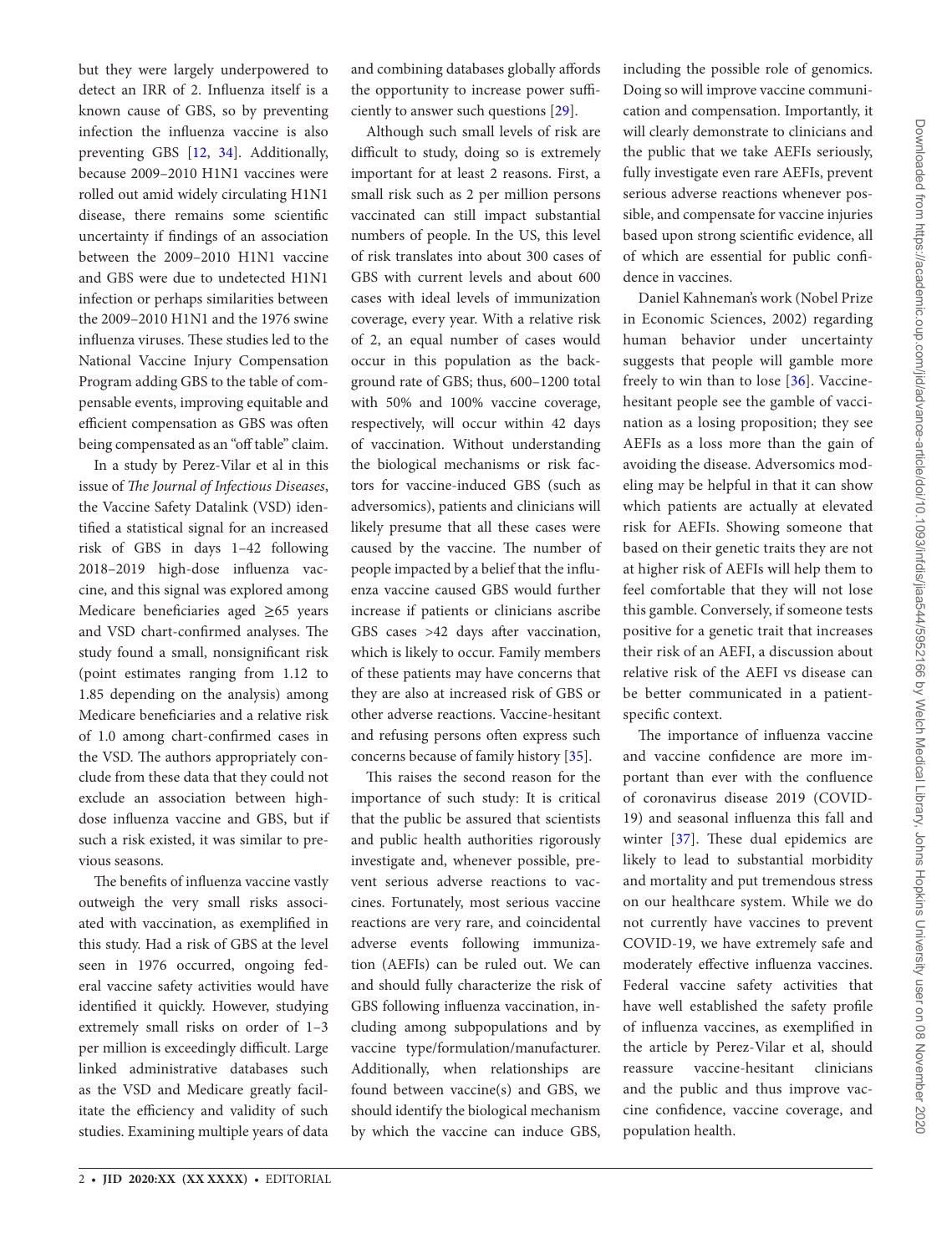## Notes

*Potential conflicts of interest.* D. A. S. reports grants from Walgreens Co and personal fees from Merck, during the conduct of the study. M. Z. D. reports grants from the National Institutes of Health, the Bill & Melinda Gates Foundation, the World Health Organization, and Walgreens Co, and consulting with Brighton Collaboration, all outside the submitted work. B. C. C. reports no potential conflicts of interest.

All authors have submitted the ICMJE Form for Disclosure of Potential Conflicts of Interest. Conflicts that the editors consider relevant to the content of the manuscript have been disclosed.

## **References**

- <span id="page-2-0"></span>1. Grohskopf LA, Alyanak E, Broder KR, Walter EB, Fry AM, Jernigan DB. Prevention and control of seasonal influenza with vaccines: recommendations of the Advisory Committee on Immunization Practices—United States, 2019–20 influenza season. MMWR Morb Mortal Wkly Rep **2019**; 68:1–21.
- <span id="page-2-1"></span>2. Centers for Disease Control and Prevention. Estimates of deaths associated with seasonal influenza— United States, 1976–2007. MMWR Morb Mortal Wkly Rep **2010**; 59:1057–62.
- <span id="page-2-2"></span>3. Thompson WW, Shay DK, Weintraub E, et al. Influenzaassociated hospitalizations in the United States. JAMA **2004**; 292:1333–40.
- <span id="page-2-3"></span>4. Kostova D, Reed C, Finelli L, et al. Influenza illness and hospitalizations averted by influenza vaccination in the United States, 2005–2011. PLoS One **2013**; 8:e66312.
- <span id="page-2-4"></span>5. Centers for Disease Control and Prevention. Flu vaccination coverage, United States, 2018–19 influenza season. [https://www.cdc.gov/flu/](https://www.cdc.gov/flu/fluvaxview/coverage-1819estimates.htm) [fluvaxview/coverage-1819estimates.](https://www.cdc.gov/flu/fluvaxview/coverage-1819estimates.htm) [htm.](https://www.cdc.gov/flu/fluvaxview/coverage-1819estimates.htm) Accessed 19 August 2020.
- <span id="page-2-5"></span>6. Centers for Disease Control and Prevention; Hamborsky JKA,

Wolfe S, eds. Epidemiology and prevention of vaccine-preventable diseases. 13th ed. Atlanta, GA: CDC, **2015**.

- <span id="page-2-6"></span>7. Centers for Disease Control and Prevention. Vaccine effectiveness how well does the flu vaccine work? [https://www.cdc.gov/flu/about/](https://www.cdc.gov/flu/about/qa/vaccineeffect.htm) [qa/vaccineeffect.htm](https://www.cdc.gov/flu/about/qa/vaccineeffect.htm). Accessed 15 March 2018.
- <span id="page-2-7"></span>8. DiazGranados CA, Dunning AJ, Kimmel M, et al. Efficacy of highdose versus standard-dose influenza vaccine in older adults. N Engl J Med **2014**; 371:635–45.
- <span id="page-2-8"></span>9. Salmon DA, Dudley MZ, Glanz JM, Omer SB. Vaccine hesitancy: causes, consequences, and a call to action. Vaccine **2015**; 33:D66–71.
- <span id="page-2-9"></span>10. Lavail KH, Kennedy AM. The role of attitudes about vaccine safety, efficacy, and value in explaining parents' reported vaccination behavior. Health Educ Behav **2013**; 40:544–51.
- <span id="page-2-10"></span>11. Salmon DA, Akhtar A, Mergler MJ, et al. Immunization-safety monitoring systems for the 2009 H1N1 monovalent influenza vaccination program. Pediatrics **2011**; 127:S78–86.
- <span id="page-2-11"></span>12. Halsey NA, Talaat KR, Greenbaum A, et al. The safety of influenza vaccines in children: an Institute for Vaccine Safety white paper. Vaccine **2015**; 33:F1–67.
- <span id="page-2-12"></span>13. Dudley MZ, Halsey NA, Omer SB, et al. The state of vaccine safety science: systematic reviews of the evidence. Lancet Infect Dis **2020**; 20:e80–9.
- <span id="page-2-13"></span>14. Schonberger LB, Bregman DJ, Sullivan-Bolyai JZ, et al. Guillain-Barre syndrome following vaccination in the National Influenza Immunization Program, United States, 1976–1977. Am J Epidemiol **1979**; 110:105–23.
- 15. Langmuir AD, Bregman DJ, Kurland LT, Nathanson N, Victor M. An epidemiologic and clinical evaluation of Guillain-Barré syndrome

reported in association with the administration of swine influenza vaccines. Am J Epidemiol **1984**; 119:841–79.

- 16. Breman JG, Hayner NS. Guillain-Barré syndrome and its relationship to swine influenza vaccination in Michigan, 1976–1977. Am J Epidemiol **1984**; 119:880–9.
- <span id="page-2-14"></span>17. Safranek TJ, Lawrence DN, Kurland LT, et al. Reassessment of the association between Guillain-Barré syndrome and receipt of swine influenza vaccine in 1976–1977: results of a two-state study. Expert Neurology Group. Am J Epidemiol **1991**; 133:940–51.
- <span id="page-2-15"></span>18. Burwen DR, Ball R, Bryan WW, et al. Evaluation of Guillain-Barre syndrome among recipients of influenza vaccine in 2000 and 2001. Am J Prev Med **2010**; 39:296–304.
- 19. Hughes RA, Charlton J, Latinovic R, Gulliford MC. No association between immunization and Guillain-Barre syndrome in the United Kingdom, 1992 to 2000. Arch Intern Med **2006**; 166:1301–4.
- 20. Hurwitz ES, Schonberger LB, Nelson DB, Holman RC. Guillain-Barre syndrome and the 1978–1979 influenza vaccine. New Eng J Med **1981**; 304:1557–61.
- 21. Juurlink DN, Stukel TA, Kwong J, et al. Guillain-Barré syndrome after influenza vaccination in adults: a population-based study. Arch Intern Med **2006**; 166:2217–21.
- 22. Kaplan JE, Katona P, Hurwitz ES, Schonberger LB. Guillain-Barre syndrome in the United States, 1979– 1980 and 1980–1981. J Am Med Assoc **1982**; 248:698–700.
- 23. Roscelli JD, Bass JW, Pang L. Guillain-Barre syndrome and influenza vaccination in the US Army, 1980–1988. Am J Epidemiol **1991**; 133:952–5.
- 24. Stowe J, Andrews N, Wise L, Miller E. Investigation of the temporal association of Guillain-Barre syndrome with influenza vaccine and influenzalike illness using the United Kingdom